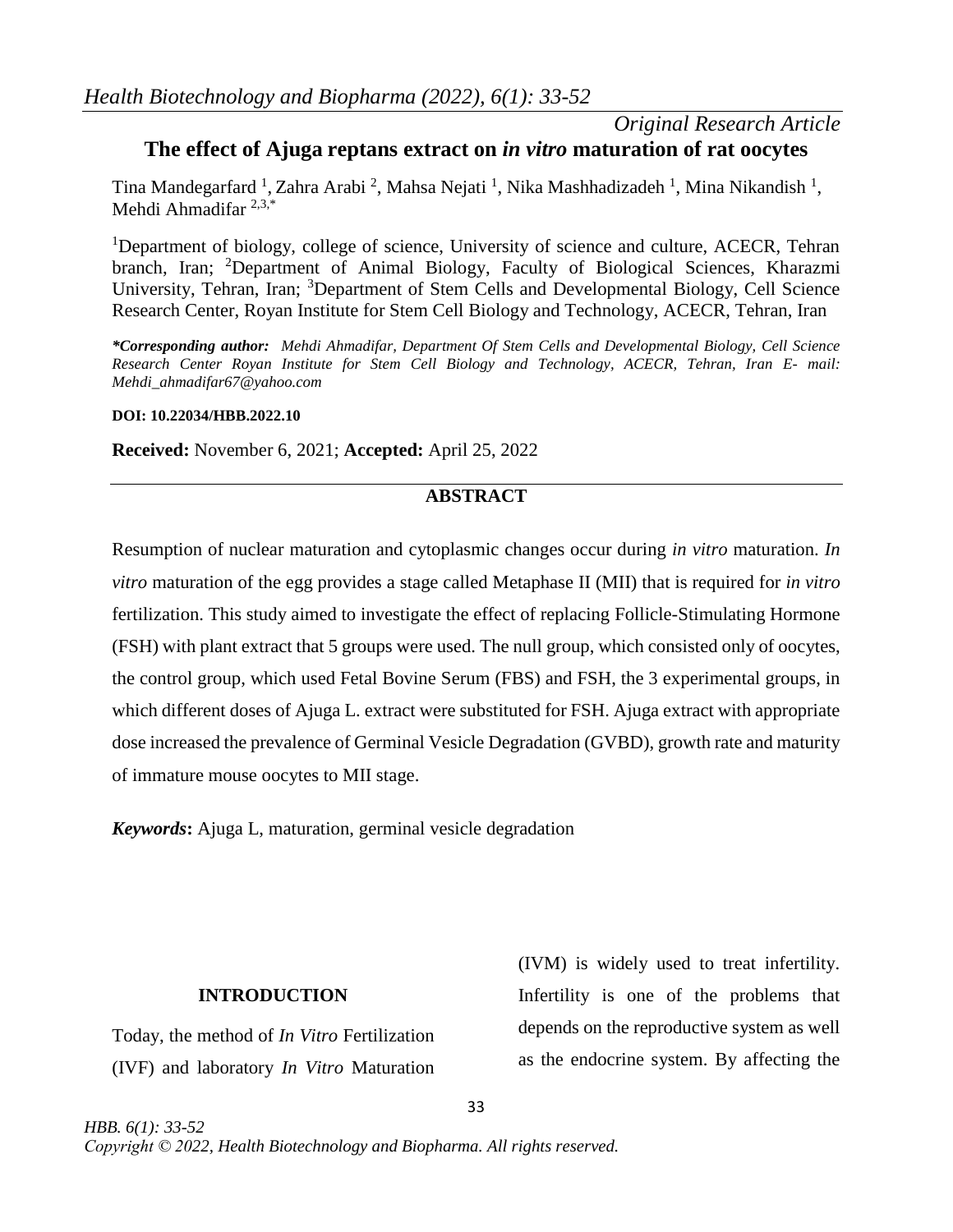testes and ovaries by secreting hormones, gonads play an important role in the formation of gametes, their maturation, the health of the reproductive system, and the development of a perfect embryo. Because, to a large extent, reproductive defects are related to the function of stimulating and sexual hormones (FSH, LH); IVM has been able to improve these defects by culturing gametes in the laboratory and maturing them using hormones. Based on the results of recent studies, it can be concluded that more than 80 million couples around the world experience infertility, and in such a situation, one of the most important issues to be discussed is assisted reproductive methods [1]. In the production process of laboratory embryos, the stage of egg maturation is of great importance. During laboratory maturation, in addition to the resumption of nuclear maturation, cytoplasmic changes also occur [2]. Considering the fact that for laboratory reproduction or transfer of nucleus and asexual reproduction, there must be a specific stage of ovulation (metaphase II), it is necessary to perform the stage of egg maturation in the laboratory [3]. In mammalian eggs, meiosis begins in fetal life and stops at birth during the meiotic stage I diploma. After puberty, folliculogenesis begins, where the preovulation stage is associated with LH. The resumption of meiosis from the Germinal Vesicle (GV) stage: following chromosome density, disintegration of the nucleus coating and spindle formation is determined. From the resumption of meiosis to the formation of Metaphase II (MII) stage, it is defined as egg nucleus maturation. Eggs also complete cytoplasmic maturation, such as molecular and structural changes, to produce mature eggs that support the potential for fertilization and early fetal development [4]. Past research shows that antioxidants have been shown to reduce the incidence and prevalence of many diseases [5,6]. Oocytes and sperm that are removed from their natural environment can be exposed to excessive levels of reactive oxygen species (ROS) due to the destruction of antioxidant defense mechanisms, [8] ultimately leading to Oxidative Stress (OS) [9]. Oxidative stress, due to its ability to alter molecules such as lipids, proteins and nucleic acids, has detrimental effects on fertility by disrupting sperm membrane integrity and stimulating structural DNA damage, mitochondrial changes, adenosine triphosphate depletion and apoptosis. [10, 11] Development following oxidative stress is one of the leading causes of defective gametes or poorly growing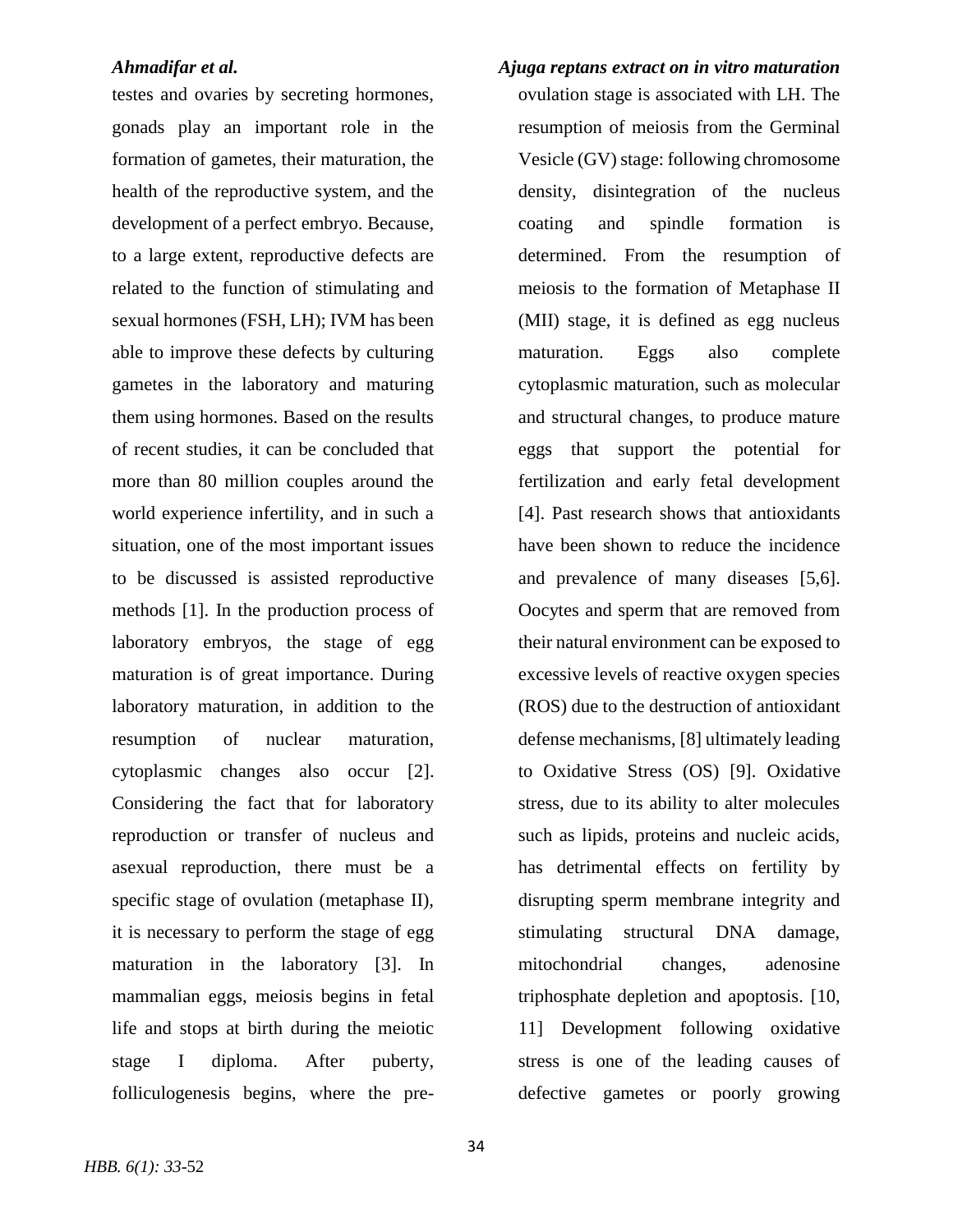embryos in ART (assisted reproductive techniques) [9]. This is because in the IVF process performed in a clinical laboratory, it is not possible to reconstruct the exact conditions under which natural fertilization occurs [12]. One of the important factors in reproductive assistive methods is the strict control of ROS levels, which is maintained at physiological concentration by antioxidants inside the body [13]. In order to maintain physiological ROS levels and prevent the growth of oxidative stress, excess ROS must be continuously neutralized. Antioxidants by preventing the formation of ROS by terminating oxidative chain reactions or by clearing existing ROS, are able to neutralize antioxidants and thus maintain the balance of active oxygen/antioxidant species and thus protect the cell from oxidative damage [14,15]. Components of the human reproductive system contain antioxidants that are endogenously formed or obtained from food sources [16]. In women, natural antioxidants are present in the ovarian fluid, follicles, tubules and peritoneum, and endometrial epithelium [12].

In order to optimize gamete quality, prevention is essential to reduce the buildup of any ROS that causes oxidative stress during IVM and IVF. One way to achieve this could be to increase the antioxidant

*Ahmadifar et al. Ajuga reptans extract on in vitro maturation*  capacity of gametes and fetuses against the harmful oxidation attack. According to reports, the use of plants for laboratory maturation can have different effects on the maturation of gametes as well as fertilization [20,39]. These effects of plants can be due to the presence of flavonoids and phytoestrogens in plants [21,45,39]. Many compounds such as sterols, flavonoids, organic sugars and phenolic compounds are found in plant extracts. [41] Flavonoids are chemical phenyl benzopyrone that are commonly found in all vascular plants. [40] Flavonoids are a class of secondary plant metabolites and are best known for their antioxidant activity in the laboratory [7]. Also, numerous studies have shown that chamomile flavonoids, in addition to having antiviral, anti-allergic, and anti-cancer effects, also have antioxidant effects [48,49]. On the other hand, it has been reported that large amounts of flavonoids can be toxic to eggs. [50] Plants of the Ajuga from the genus Lamiceae and the species austroiraniaca, are appropriate for various activities such as diuretic activity, [22] antioxidants, [23,24,25] anti-arrhythmia [26]. Antiviral against human immunodeficiency virus type 1 (HIV-1) and type 2 (HIV-2),  $[27]$ antimicrobial, [24] antiseptic, [28]

analgesics, [23,29] hypolipidemic [30] and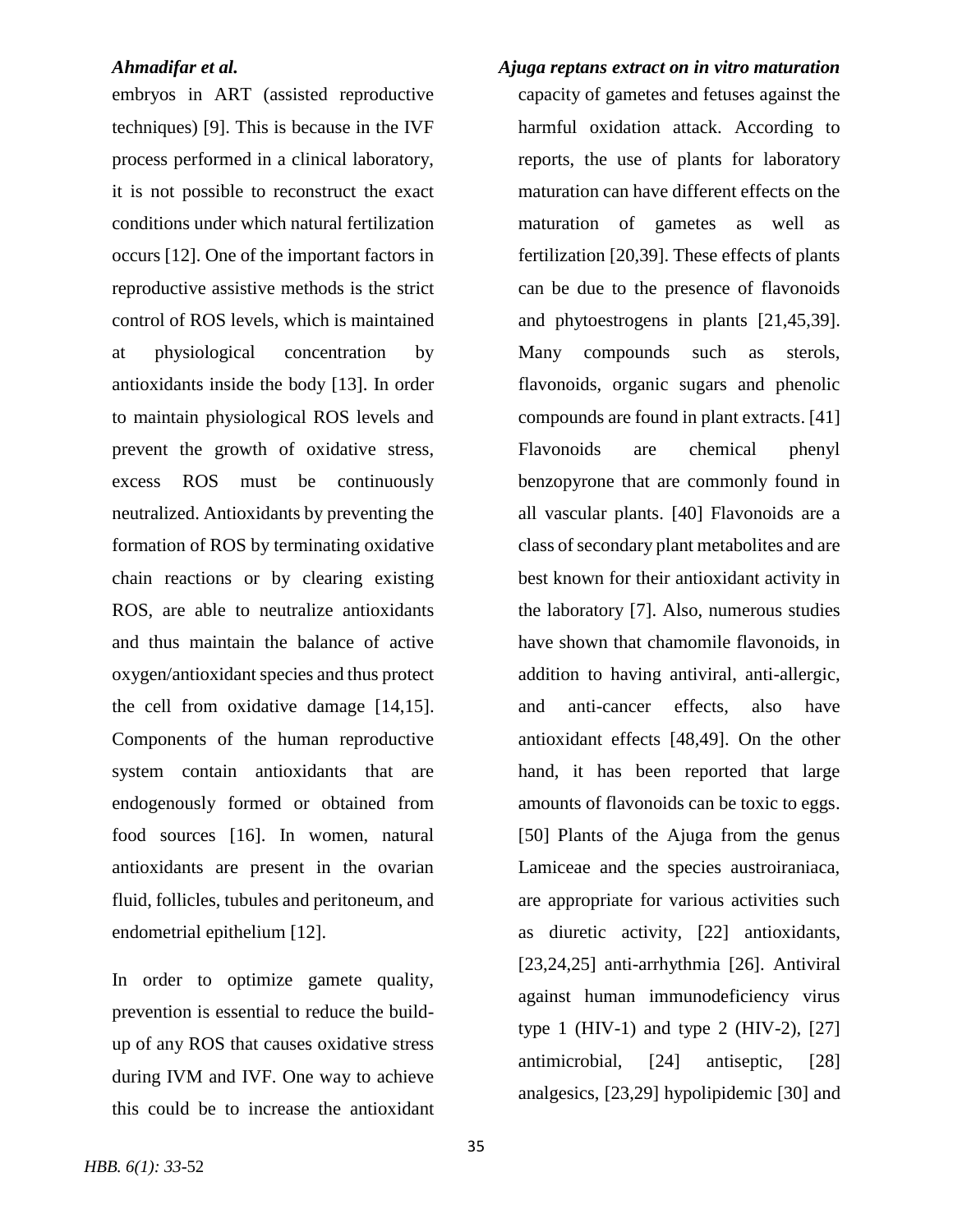hypoglycemic [31,32]. This study was performed to determine the effect of Ajuga reptans on the maturation of eggs in IVM, as a hormone and an antioxidant.

### **MATERIALS AND METHODS**

In this experimental study, the eggs of NMRI Syrian mice 6-8 weeks old, which are kept in the pet section of the Royan Research Institute, and the plant extract (Ajuga) were used.

### *Extract preparation*

Ajuga plant was collected from Fars province of Iran. 100 mg of Ajuga plant powder was dissolved in 5 cc of serumphysiology. The resulting solution was kept at room temperature  $(25 \degree C)$  for 2 h. A dry centrifuge tube was weighed and the resulting solution was poured into it and centrifuged at 5000 rpm for 5 min. Then the supernatant was removed completely and the tube with the sediment was placed in the oven for 24 h to dry completely. The centrifuge tube and the dried precipitates were weighed to obtain the weight of the amount of the undissolved material, and the weight of the solute was calculated by subtracting the initial value. Then, by calculating the weight of the dissolved material, the volume of the supernatant increased to a concentration of 10 mg/ml.

## *Ahmadifar et al. Ajuga reptans extract on in vitro maturation Grouping*

In this study, 5 IVM culture medium groups: control group without receiving any extract (Control Group) and the group containing only eggs (null) and three experimental groups of extract with different doses, the extract has replaced FSH; Were used. 1. In the control group, using FSH, Human chorionic gonadotropin (HCG) hormones and FBS, mouse egg development took place in culture medium. 2. In the null, the development of the egg was performed without the use of any substances. 3. In the first experimental group, egg formation was performed using HCG, FBS and 250 ml of plant extract 4. In the second experimental group, egg formation was performed using HCG, FBS and 500 ml of plant extract 5. In the third experimental group, egg formation was performed using HCG, FBS and 750 ml of plant extract.

# *Study of puberty and premature eggs Preparation of premature eggs*

In dissecting ovarian tissue, female mice sacrificed and their ovaries were removed in sterile conditions and transferred to culture medium droplets: 95 % MEMa and 5 % FBS, 100 IU/ml Streptomycin and 100 IU/ml penicillin, then fat Ovarian detachment was isolated by insulin needles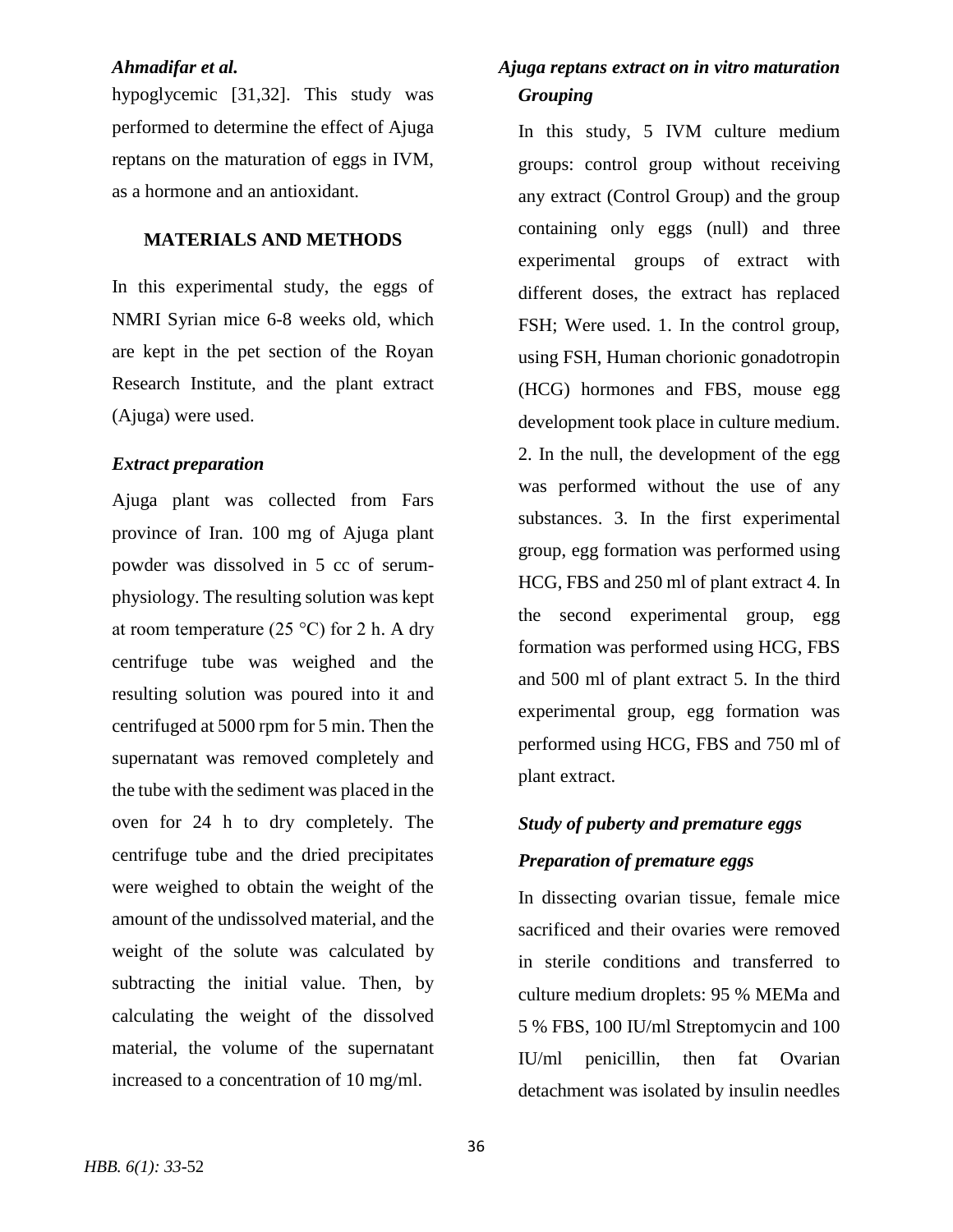and dissection of premature eggs occured. At this stage, the eggs were divided by size into two categories: follicles and immature eggs. The immature follicles that contain the germinal vesicle along with the granulosa cells Removed and then the accompanying granulose cells were Removed with a pipette and the eggs that have a clear cytoplasm, a clear and uniform wall of the zona plusida with a suitable yolk space were selected and entered the IVM culture medium.

### *Immature egg maturation in IVM*

During IVM, prematurely were isolated eggs, in culture media: 1. Cultivation environment of control group containing (70 %) MEMa, (10 %) FBS, (10 %) HCG, (10 %) FSH, which is layered covered with mineral Oil 2. Cultivation medium with group (null) that does not contain any material 3. Cultivation medium for experimental groups including (70 %) MEMa, (10 %) FBS, (10 %) HCG, (10 %) Plant extracts (Ajuga), coated with mineral oil, were placed in an incubator for 18 to 24 hours at 37 °C with 100 % humidity and 5  $%$  of  $CO<sub>2</sub>$ .

### *Capacity sperm*

In the Capacity sperm stage, after sacrificing the male mice their testicles were separated in a sterile environment,

*Ahmadifar et al. Ajuga reptans extract on in vitro maturation*  next to a flame, and were placed into the sperm culture medium, including (90 %) T6 and (10 %) BSA15, which is coated with a layer of mineral oil. Sperms were removed from the testicles using insulin needles to remove sperm inside them; at the end of this stage, active sperms were isolated and transferred to the IVF culture medium.

### *In vitro fertilization (IVF)*

During IVF, eggs from IVM culture and sperms from sperm culture were transferred to IVF culture. IVF culture: (90 %) T6 and (10 %) BSA15 coated with a layer of mineral oil. After transfer, the ovule was inserted into the sperm droplet to fertilize. Then the egg cell was transferred to the drop of the develop culture medium containing: (90 %) T6 and (10 %) BSA4, which is covered with a layer of mineral oil, and for 18 to 24 h at 37 °C with 100 % humidity and 5 % of CO2 was placed in the incubator.

### **RESULTS**

Adding Ajuga extract to the mature culture medium of immature mouse eggs increased GVBD levels. The incidence of GVBD increased significantly with the presence of Ajuga extract compared with other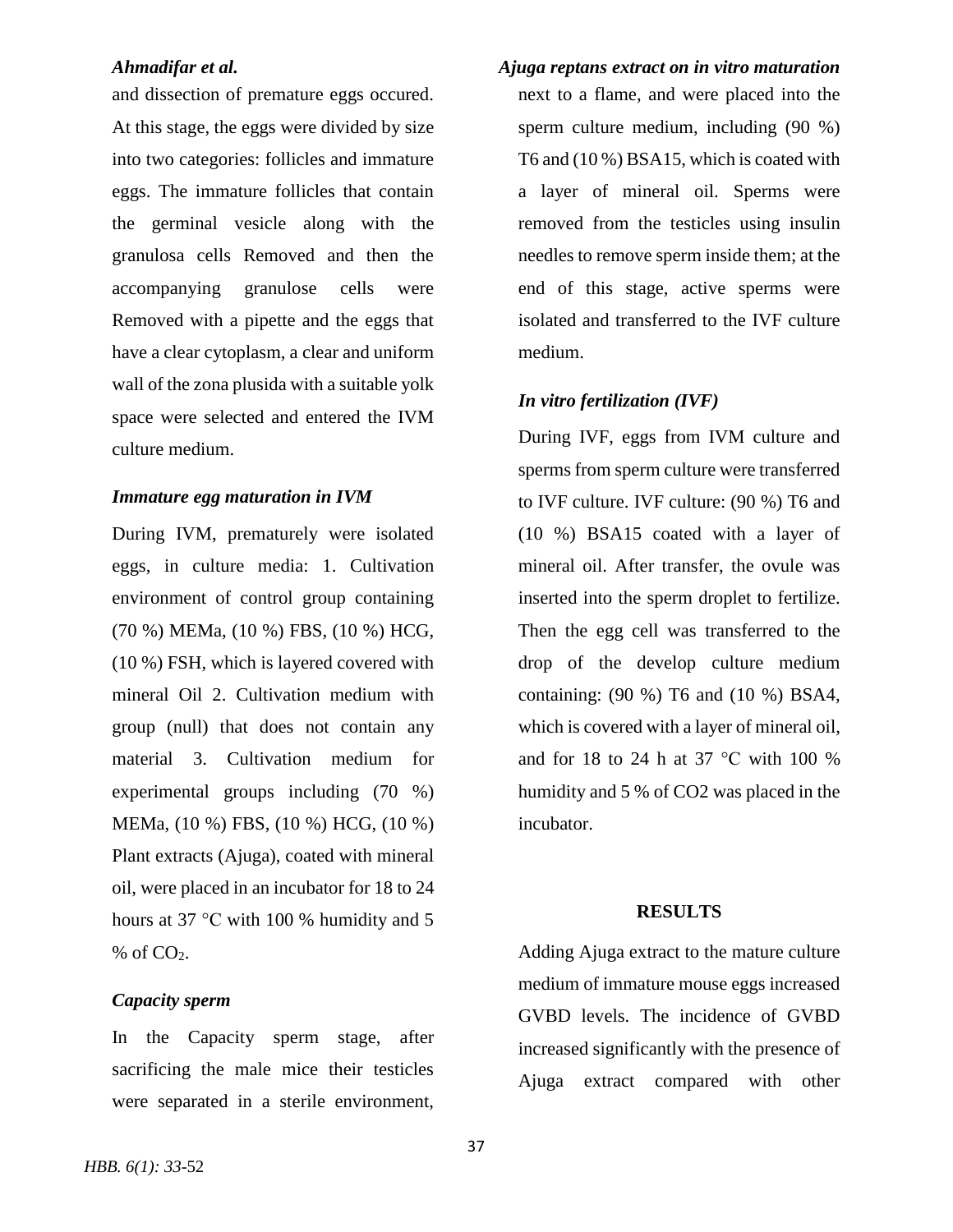treatment groups and control groups. The amount of eggs left in the GV stage in this group of Ajuga extract is 19 %, the amount of GVBD eggs in this group is 15 % and the amount of eggs that have reached the MII stage is 67 %. Finally, according to the obtained results, it can be said that the percentage of meiosis recurrence (MII + GVBD) in this group is equal to 82 %. According to the results, the use of Ajuga extract with the appropriate dose, increased meiosis restart rate  $(MII + GVBD)$  and resulted in high percentage of MII. Concomitant use of Ajuga extract seems to have synergistic effects.

When comparing the groups in terms of cell division progression (Figure 1), the number of cells that became bicellular within 24 h after fertilization, decreased in treatment group 1 compared to the control and without group; also, following this reduction, the rate of four cells in 24 h compared to the control group reached zero. In fact, this dose of the extract had a negative effect in 24 h, but the rate of double cells in 48 h in treatment 1 compared to the control and without has not changed; However, the rate of four-cell and eight-cell growth decreased by 48 compared to controls. Therefore, the greatest effect of extract dose reduction in treatment 1 compared to control occurred

during the four-cell and eight-cell division. This dose in treatment 1, compared to control and treatment 2, had a more decreasing effect on the process of cell division, but increased the rate of four-cell formation within 24 h compared to treatment 3 and without. This comparison shows that the extract dose also affects the division process. This dose of extract in treatment 1 had a more positive effect on cell division process than treatment 3 during 48 h. Although the progression of cell division in treatment 3 was higher than treatment 1 in 24 h, but in 48 hours the division process decreased; While this is not the case in treatment 1, and although the dose of treatment 1 has reduced the progression of cell division within 24 h, it has increased the rate of progression in 48 h compared to without, and as a result, this dose with over time can increase the likelihood of cell division progressing, but compared to control it cannot be a replacement hormone.

When comparing treatment 2 with the control group (Figure 1), there was no change in the rate of four-cell division during 24 h and 48 h, but the process of two-cell division during 24 and 48 h was significantly increased compared to other groups; However, it should be noted that this dose of treatment 2 extract, like the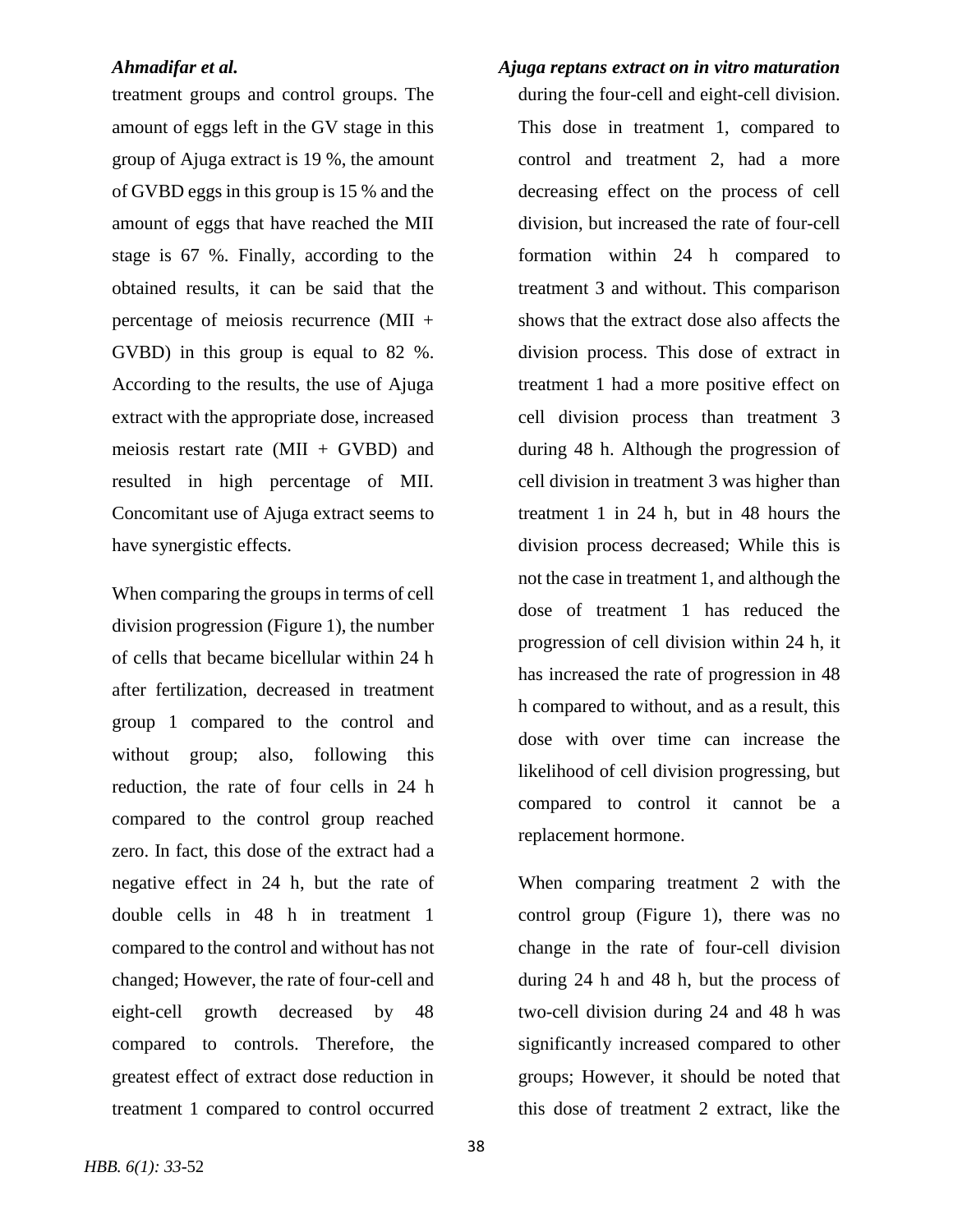treatment dose 1, only advanced the cell to four-cell division and did not cause eightcell division. Also, the dose of treatment 2 compared to treatments 1 and 3 generally had a more positive effect on all stages of cell division.

Compared to the treatment 3 and the without group during the two-cell division within 24 h, the presence of the extract didn't affect; But from comparing treatment 3 with control and without group, it can be said that the extract increased the number of cells that have become four cells in 24 h. Also, this amount of extract compared to treatments 1 and 2 during cell division during 24 h in stage four cellular proliferation has increased, but in general, treatment 2 has had a more significant and positive effect on cell progression than other groups (Figure 1).

In the process of the effect of dose on MII adjacent to sperm compared to treatment 1 with control group, the amount of MII oocyte adjacent to sperm decreased and compared to the group without; Contrary to our expectations, the amount of treatment 1 extract had a negative effect on the proximity of the egg to the sperm and the resumption of MII (Figure 2).

By comparing Figure 2 and Figure 1, it can be seen that although in treatment 2 the

*Ahmadifar et al. Ajuga reptans extract on in vitro maturation*  amount of proximity decreased compared to the control group, the same amount of eggs that were in proximity increased to 2 cells after 24 h of fertilization or 2 cells within 48 h after fertilization; The success rate of fertilization and the rate of cell division show a significant increase in the appropriate amount of extract in treatment 2 compared to other groups. Because in treatment group 2, compared to treatments 1 and 3, the degree of oocyte proximity to sperm and resumption of MII have increased, also compared to without, it can be said that this amount of extract can play the role of hormone in fertilization success to some extent. As a result, the extract in the right dose has a positive effect on the proximity of sperm (Figure 2).

> Compared with treatment 3 with control, the dose of extract in treatment 3 reduced the success rate of fertilization compared to control; However, compared to treatment 3 with without, it can be said that the effect of this reduction was not to the extent that this dose of hormone replacement extract had a negative effect, but this amount of proximity to sperm is the same as without (Figure 2).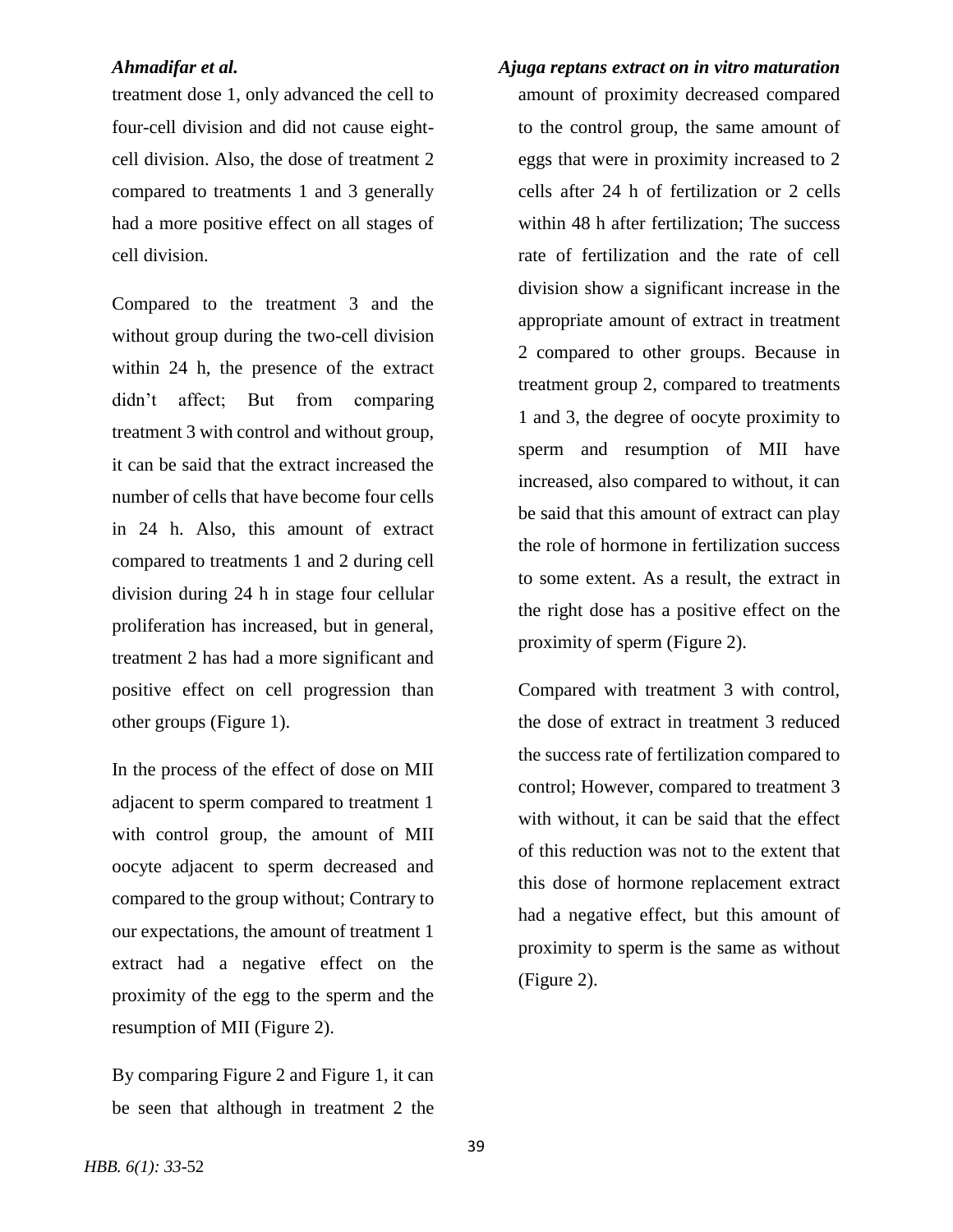



**Figure 1.** The effect of the extract on cell division after 24 and 48 h after fertilization in the treatment groups.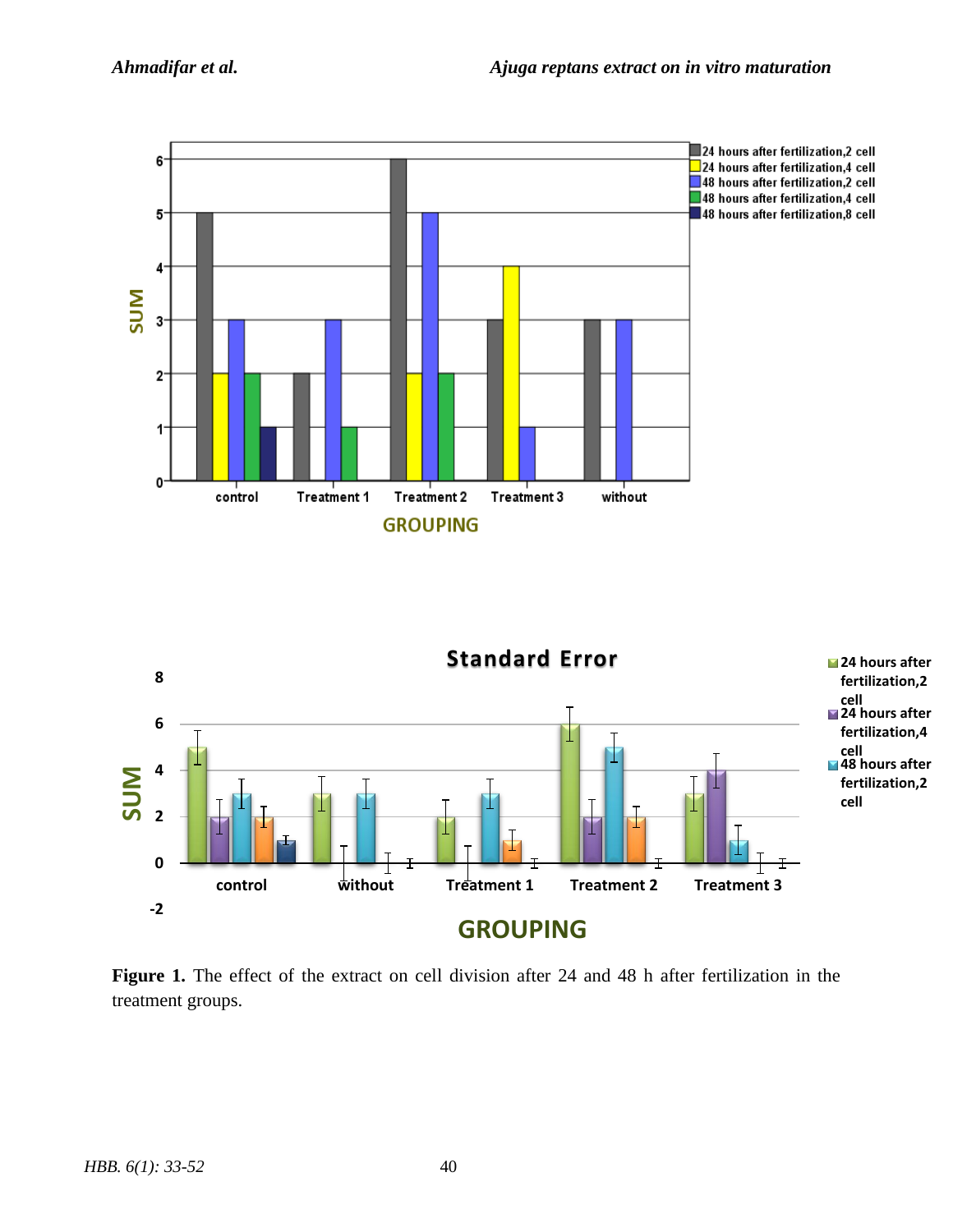



**Figure 2.** The effect of dose increasing in the treatment groups on changes in the MII adjacent to sperm and its effect on fertilization and comparison with the hormones in the control group**.**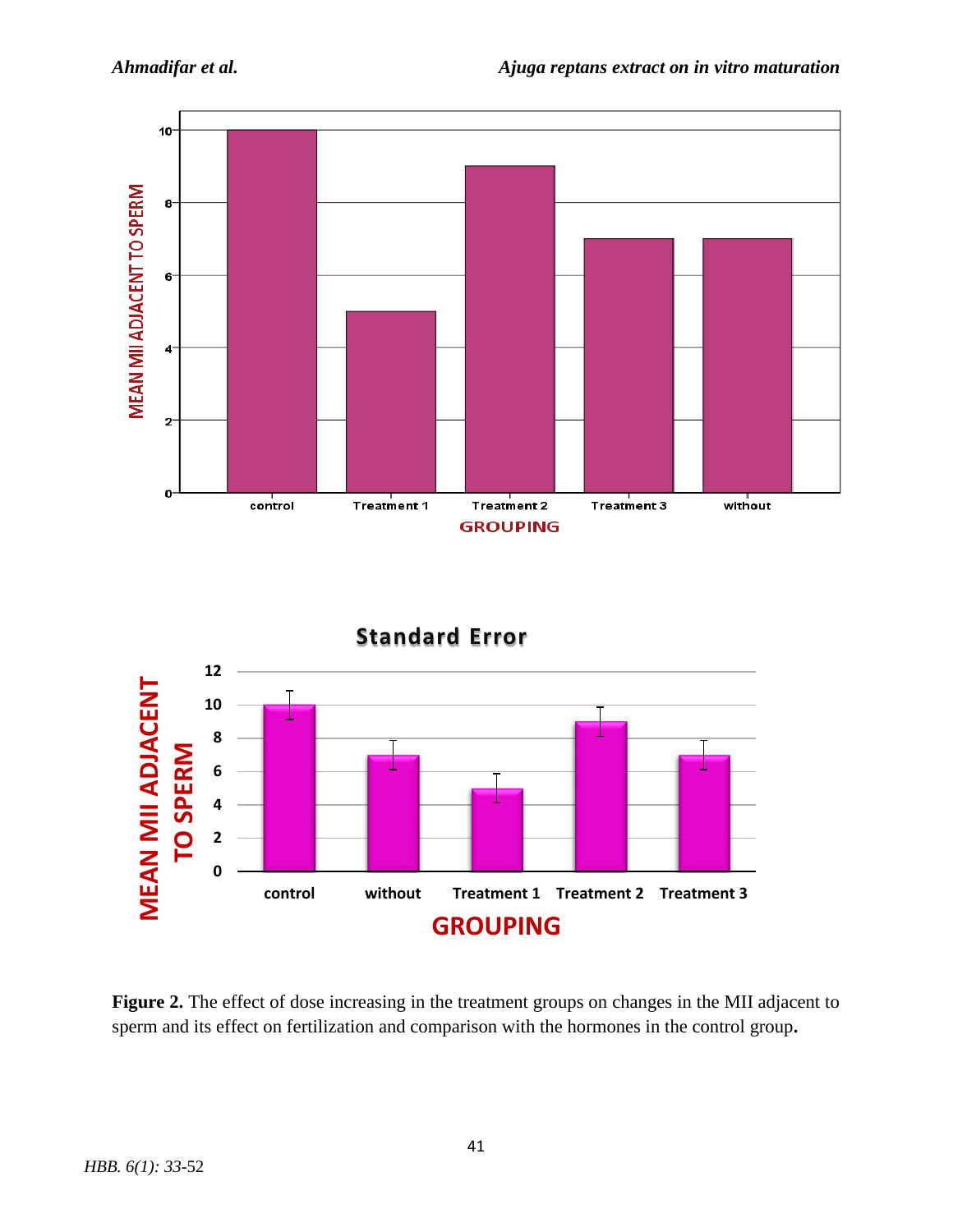Based on the amount of degenerated fetuses in each group (Figure 3), it can be said that in comparison with treatment 1 and without group, the extract reduces the amount of degeneration, but in comparison with control groups and treatments 2 and 3, it can be seen that the dose of extract is also involved in reducing degeneration. As can be seen in the graph, in the treatment group 3, where the dose of the extract is higher than treatments 1 and 2, so the degeneration rate is zero. Compared to control and without, it can be said that the hormone in the control group cannot reduce the amount of degeneration to the same amount as the replaced hormone extract. In fact, the extract definitely has a more positive effect than the hormone in reducing degeneration because it can act as an antioxidant. It should be noted that although, with increasing the dose of the extract, the degeneration decreases to a greater extent, a large amount of the extract can also have a negative effect on the development of cell division (Figure 3).

 Examination of the three stages of cell division development and proximity to sperm and the rate of degeneration shows that the dose of the extract, which has a more positive and significant effect in all three stages simultaneously than the other

### *Ahmadifar et al. Ajuga reptans extract on in vitro maturation*

two treatments, is present in treatment 2 (Figure 3).

### **DISCUSSION**

One of the most important factors for successful laboratory fertilization and development is to provide quality eggs that support the next stages of development. [17] One of the challenges that researchers face in laboratory cultivation is the high concentration of oxygen in the *in vitro* environment compared to *in vivo*. [18] The history of ovarian laboratory maturation (IVM) was first described in 1953 by Pincus G. [19] According to reports, the use of plants for laboratory maturation can have different effects on the maturation of gametes as well as fertilization; [20,39] These effects of plants can be due to the presence of flavonoids and phytoestrogens in plants [21,45,39]. Plants of the genus Ajuga are appropriate for various activities such as diuretic activity, [22] antioxidants, [23,24,25] anti-arrhythmia, [26] antiviral against human immunodeficiency virus type 1 (HIV-1) and type 2 (HIV-2), [27] antimicrobial, [24] antiseptic, [28] analgesics, [23,29] hypolipidemic [30]and hypoglycemic [31,32]. The results of Ajuga plant phytochemical screening in Tafesse *et al.* study of antidiabetic activities by Ajuga Remota Benth indicate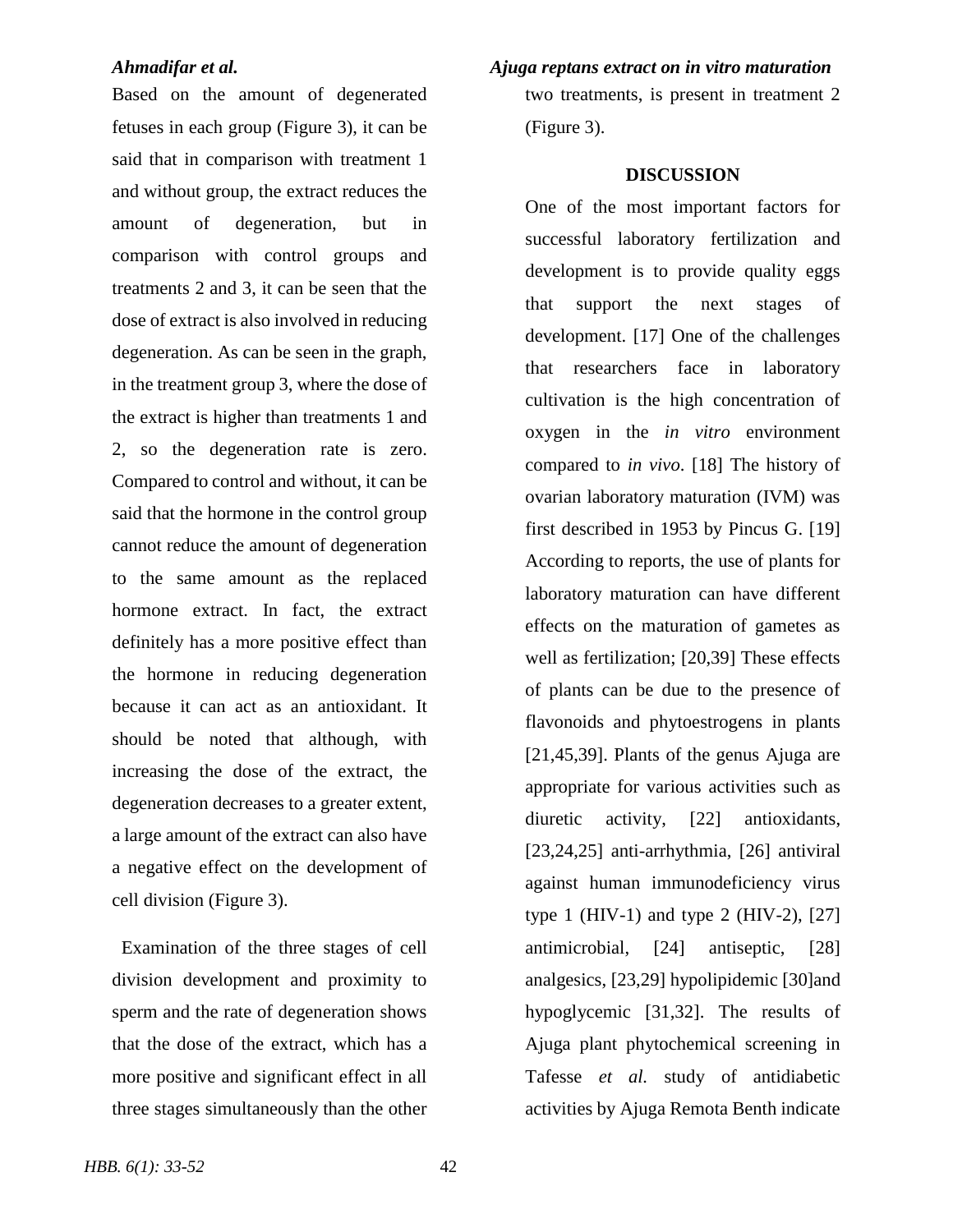the presence of flavonoids, phenolic compounds and steroids in this plant. [33] These results are in accordance with previous reports [34,35,36]. Mechanism of anti-diabetic effects of A. remota leaf extract [33] may be due to the presence of phytochemicals. It is known to be an antioxidant such as flavonoids, polyphenols and tannins that act as a free radical identifier [37,38]. The hypothesis of the mechanism of action of these antioxidants in Tafesse's research is due to a similar effect of insulin on peripheral tissues by stimulating the process of reduction or release of insulin secretion from the pancreas; which leads to a decrease in blood sugar levels. [37] In the study by SHoorei et al., The hydroalcoholic effect of chamomile (Matricaria chamomilla) on the growth and maturation of laboratory ovarian follicles in mice was investigated. Based on their research results, a significant reduction in the level of reactive oxygen species (ROS) of test group eggs with extract was observed compared to the control group [39]. The most characteristic chamomile compounds are primarily flavonoids, apigenin, quercetin, patulin, luteolin, and glycosides. [40] Many compounds such as sterols, flavonoids, organic sugars and phenolic compounds

are found in plant extracts. [41] Flavonoids are chemical phenyl benzopyrone that are commonly found in all vascular plants. [40] One of the compounds in chamomile is flavonoid antioxidants that neutralize reactive oxygen metabolites. By binding to free radicals, antioxidants neutralize their harmful properties, such as the breakdown of body cells and tissues, the fragmentation of DNA, and the peroxidation of membrane lipids. [42] During laboratory follicle culture, free radicals are continuously produced in aerobic cells. Therefore, antioxidants can lead to the elimination of free radicals. [43] Another important compound of chamomile is phytoestrogens. [44] Phytoestrogens are considered to be estrogen-like compounds that have similar effects on the hormone's estrogen and progesterone. [45] Based on experimental and clinical studies on chamomile, it has been concluded that most of their pharmacological functions are related to its antioxidant activity, which is largely due to its ability to control free radicals or inhibit lipid peroxidation. [46] Oxidative stress can play an important role in follicle by inducing the mechanism of apoptosis. ROS is spontaneously created in the normal metabolism of cells as well as in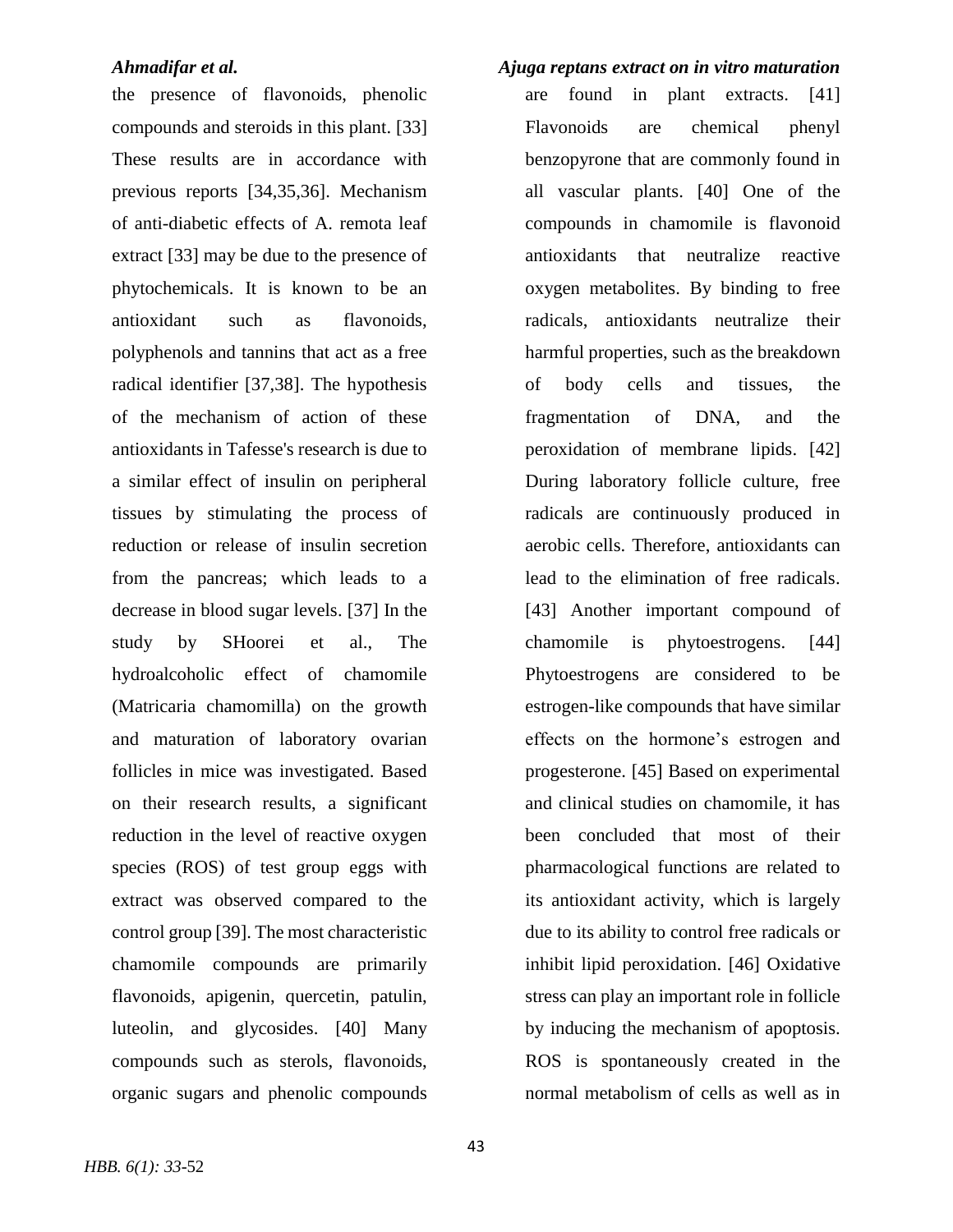physiological phenomena against severe infections that lead to cell death. Flavonoids found in plant drinks, fruits, or plants are powerful natural antioxidants that can protect cells from oxidative stress during cultivation. [47] Another study that has been done in this field; The supplementation of the laboratory culture medium by FSH is to replace the growth of adult follicles and eggs with Justicia insularis plant extract. According to the results of this study, the survival rate of eggs from the culture medium with Justicia insularis extract was higher compared to the FSH culture group. Also, in the plant extract group, metaphase II was higher than in the FSH group. [39] Studies by GoKA et al., in addition to alkaloids, glycosides, polyphenols, also show the presence of flavonoids in the leaves of this plant (Justicia insularis); which act as natural antioxidants and like the hormone FSH. [40] Oxidative stress (OS) is considered to be a prominent mediator in relation to ovarian aging and causes poor fetal growth. [51,52] The quantity and quality of eggs are greatly reduced due to OS induced apoptosis. [53] It is believed that the balance between Reactive Oxygen Species (ROS) and antioxidants in the egg for cell function including chromosome separation, [54,55]

mitochondrial activity, [56,57] spindle assembly, [58] surface maintenance Balanced ATP and DNA methylation are very important. [59] Antioxidant supplements have been proven to protect eggs against ROS and OS. [60] Sodium citrate, α-lipoic acid (ALA) and acetyl-Lcarnitine (ALCAR) are antioxidants that play an important role in protecting mammalian cells against oxidative stress by inhibiting free radicals. [61,62] Treatment of eggs with ALCAR in laboratory maturity (IVM) can improve egg quality. At the same time, by increasing the ALA supplement to the culture medium *in vitro*, the growth of follicles, mitochondrial activity, gene expression, and fetal growth in older female mice improved [60,63]. In a study by Li-Feng Liang et al., Mouse eggs were kept in an antioxidant-containing medium for 12 to 36 h and then processed in IVM to counteract the effects of antioxidants (sodium citrate, ALA and ALCAR). And other cellular functions, such as mitochondrial activity, spindle formation, chromosome configuration, and DNA integrity. Investigate nuclear maturity. According to their research, in short, a higher percentage of eggs that have been associated with antioxidants have reached metaphase II compared to eggs without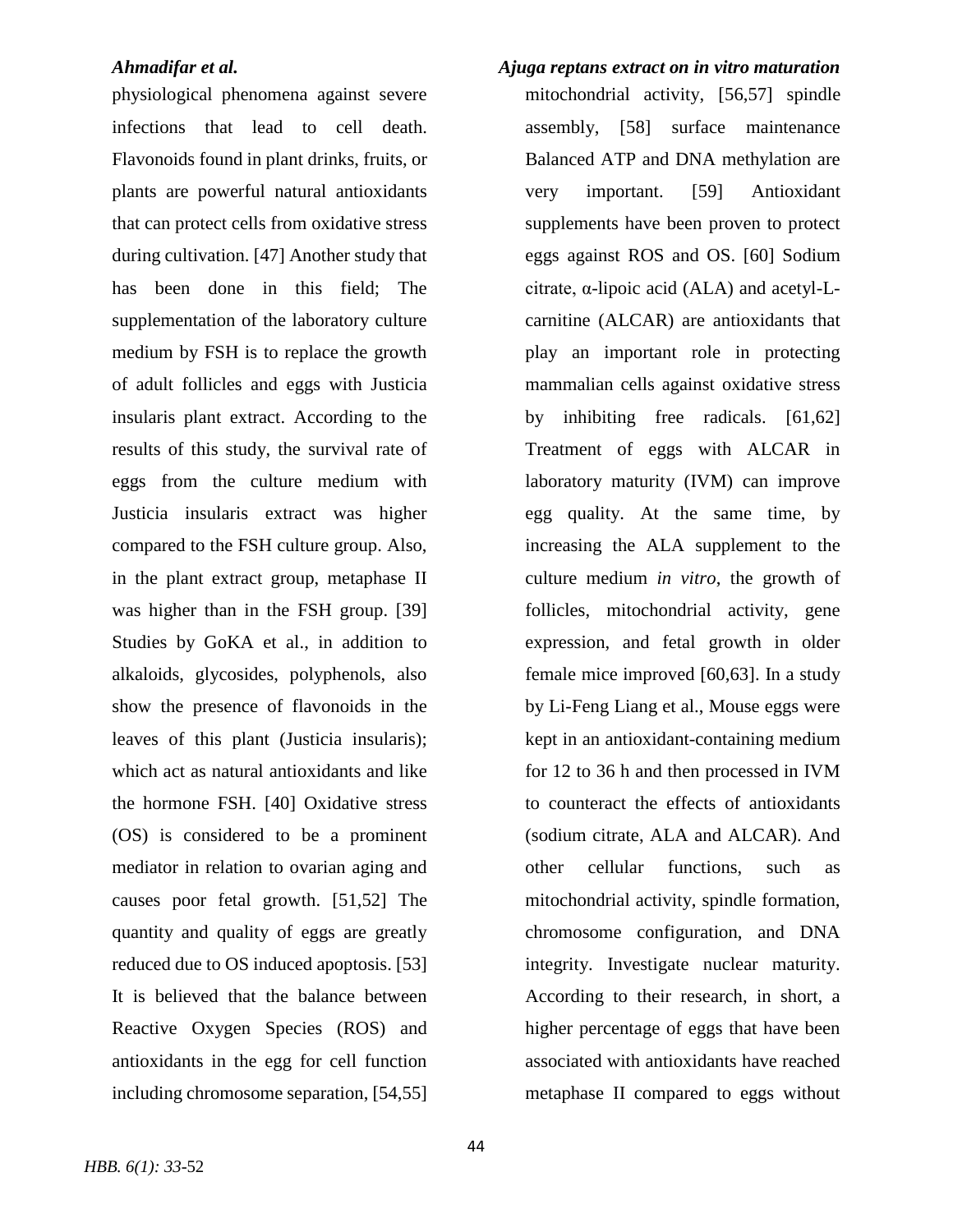antioxidants. Antioxidants also improve spindle formation and chromosome configuration in the egg. In this study, egg quality was also determined by spindle morphology and chromosome level. Ordinary eggs have a common barrelshaped spindle and chromosomes that are regularly located on the bipolar equatorial surface. An abnormal egg, on the other hand, has a spindle with irregular microtubule distribution and the presence of chromosomes that do not align at the spatial equatorial level. Antioxidant supplements significantly reduced the number of eggs with abnormal spindle formation in 24 and 36 hours in these groups compared to control (without antioxidant supplements) [64]. An imbalance between ROS and antioxidants, or too much ROS, can lead to various forms of DNA damage. However, especially the double strand DNA break (DSBs) is dangerous for the cell because it can lead to re-regulation of the genome and threaten the normal functioning of the eggs and even their survival. [65] The Li-Feng Liang study used the G-H2AX DSBs marker to study the intensity of fluorescence in eggs, which showed different degrees of DNA damage to

# *Ahmadifar et al. Ajuga reptans extract on in vitro maturation*  different degrees of fluorescence staining. The experiment found that the intensity of fluorescence was low in fresh eggs and increased in eggs that were IVM for 12-36 h. Although fluorescence intensity was present in all IVM groups, it decreased significantly in antioxidant-free groups compared to the lack of antioxidants. [64] Adding Ajuga extract to the mature culture medium of immature mouse eggs increased GVBD levels. So much so that the highest number of eggs that reached stage MII was related to the group that received the Ajuga extract at the appropriate dose. This group led to an increase in the maturation of immature mice to stage MII, which was significantly different from other treatment groups and control groups ( $p \le 0.05$ ). When comparing treatment 1 with null, it can be concluded that this amount of extract dose reduces the progression of cell division but amount of extract dose in treatment 2, it can be a good alternative to hormones because not only it has not changed the progression of cell division, but it has increased the progression of cell division.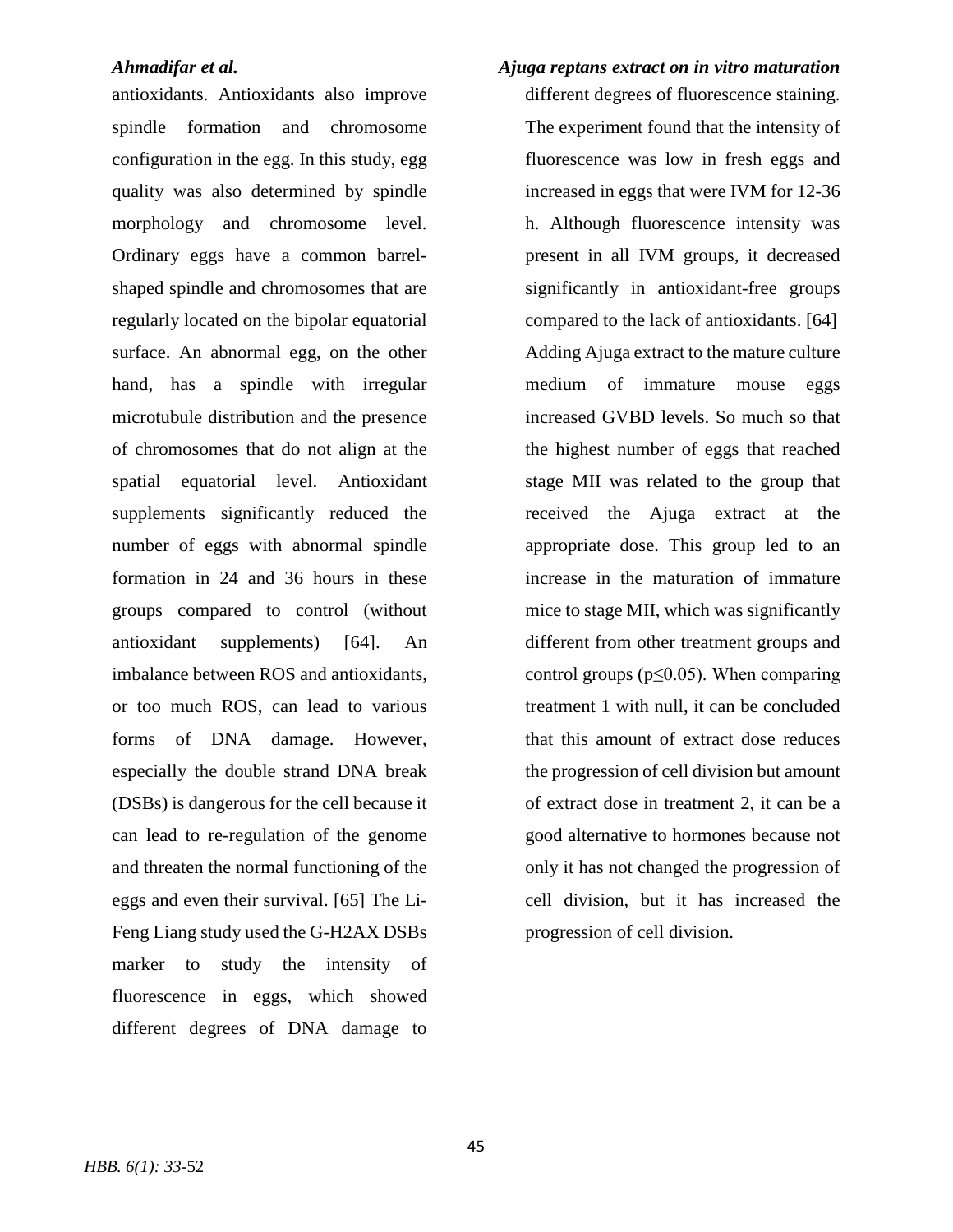

# **STANDARD ERROR**



Figure 3. Evaluating the effect of increasing the dose of extract in preventing fetus degenerative agents.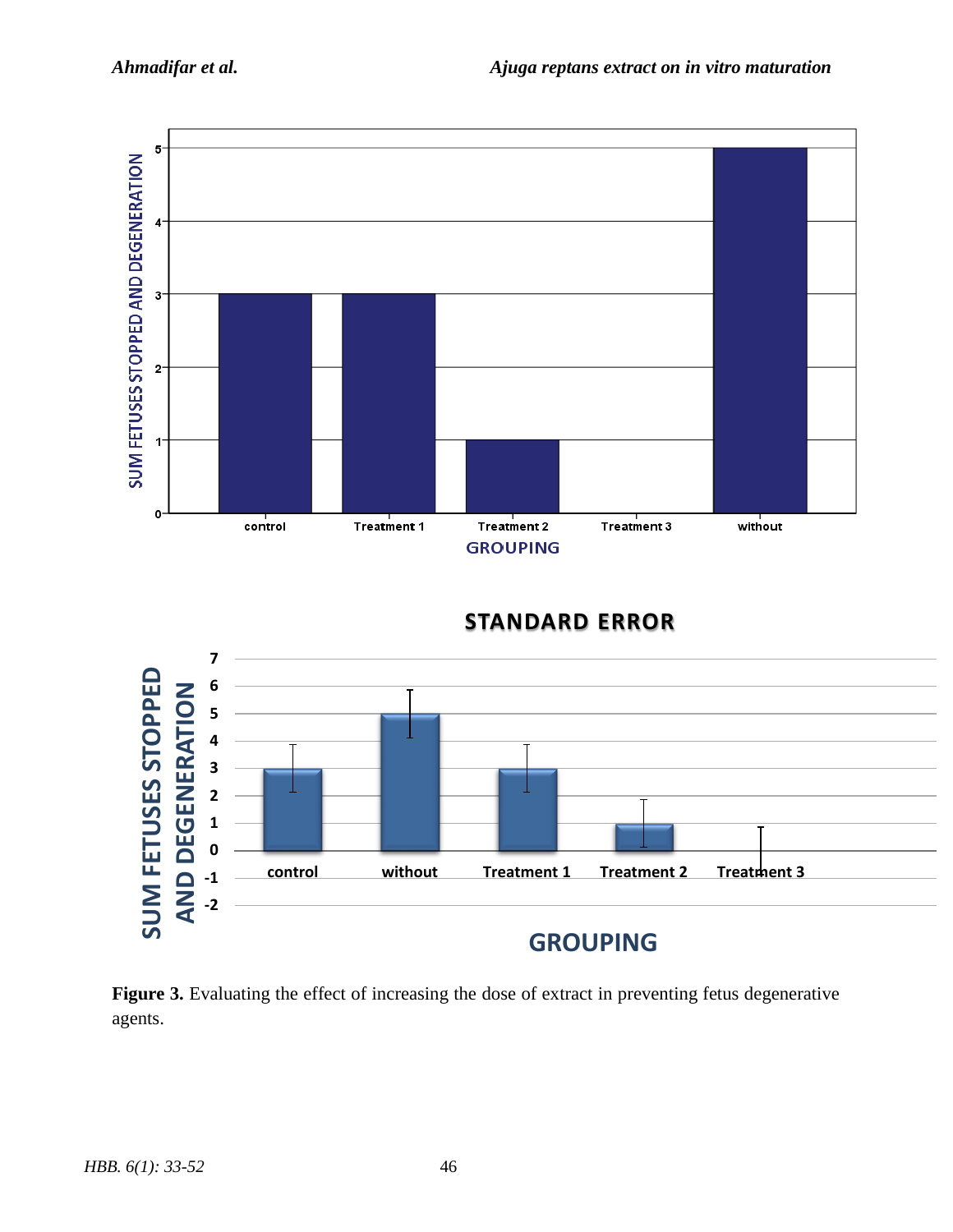### **CONCLUSION**

According to the results, Addition of Ajuga extract to the culture medium of immature mouse oocytes increased Germinal vesicle breakdown (GVBD) levels. Among the 5 experimental groups, the highest growth rate of eggs that reached Metaphase II (MII) stage belonged to the group containing Ajuga extract with proper dose. Therefore, the use of Ajuga increased the recurrence rate of meiosis (MII + GVBD) and a high percentage of MII.

### **ACKNOWLEGEMENT**

The authors of this article would like to thank the Royan Institute for their facilities and resources.

### **REFERENCES**

[1]. Navarro JL, Castilla JA, Martínez L, Hernández E, Fontes J. Coverage and current practice patterns regarding assisted reproduction techniques. *Eur J Obstet Gynecol Reprod Biol.* 2008; 138(1): 3-9.

[2]. Ali A, Sirard MA. Effect of the absence or presence of various protein supplements on further development of bovine oocytes

during *in vitro* maturation. *Biol Reprod*. 2002; 66(4): 901-905.

[3]. Saeki K, Hoshi M, Leibfried-Rutledge ML, First NL. *In vitro* fertilization and development of bovine oocytes matured in serum-free medium. *Biol Reprod*. 1991; 44(2): 256-60.

[4]. Bevers MM, Izadyar F. Role of growth hormone and growth hormone receptor in oocyte maturation. Mol Cell Endocrinol. 2002; 197(1-2): 173-78.

[5]. Jha P, Flather M, Lonn E, Farkouh M, Yusuf S. The antioxidant vitamins and cardiovascular disease. A critical review of epidemiologic and clinical trial data. *Ann Intern Med.* 1995; 123(11): 860-72.

[6]. Stephens NG, Parsons A, Schofield PM, Kelly F, Cheeseman K, Mitchinson MJ. Randomised controlled trial of vitamin E in patients with coronary disease: Cambridge Heart Antioxidant Study (CHAOS). *Lancet*. 1996; 347(9004): 781- 86.

[7]. Bagchi D, Carryl OR, Tran MX, et al. Acute and chronic stress-induced oxidative gastrointestinal mucosal injury in rats and protection by bismuth subsalicylate. *Mol Cell Biochem*. 1999; 196(1-2): 109-16.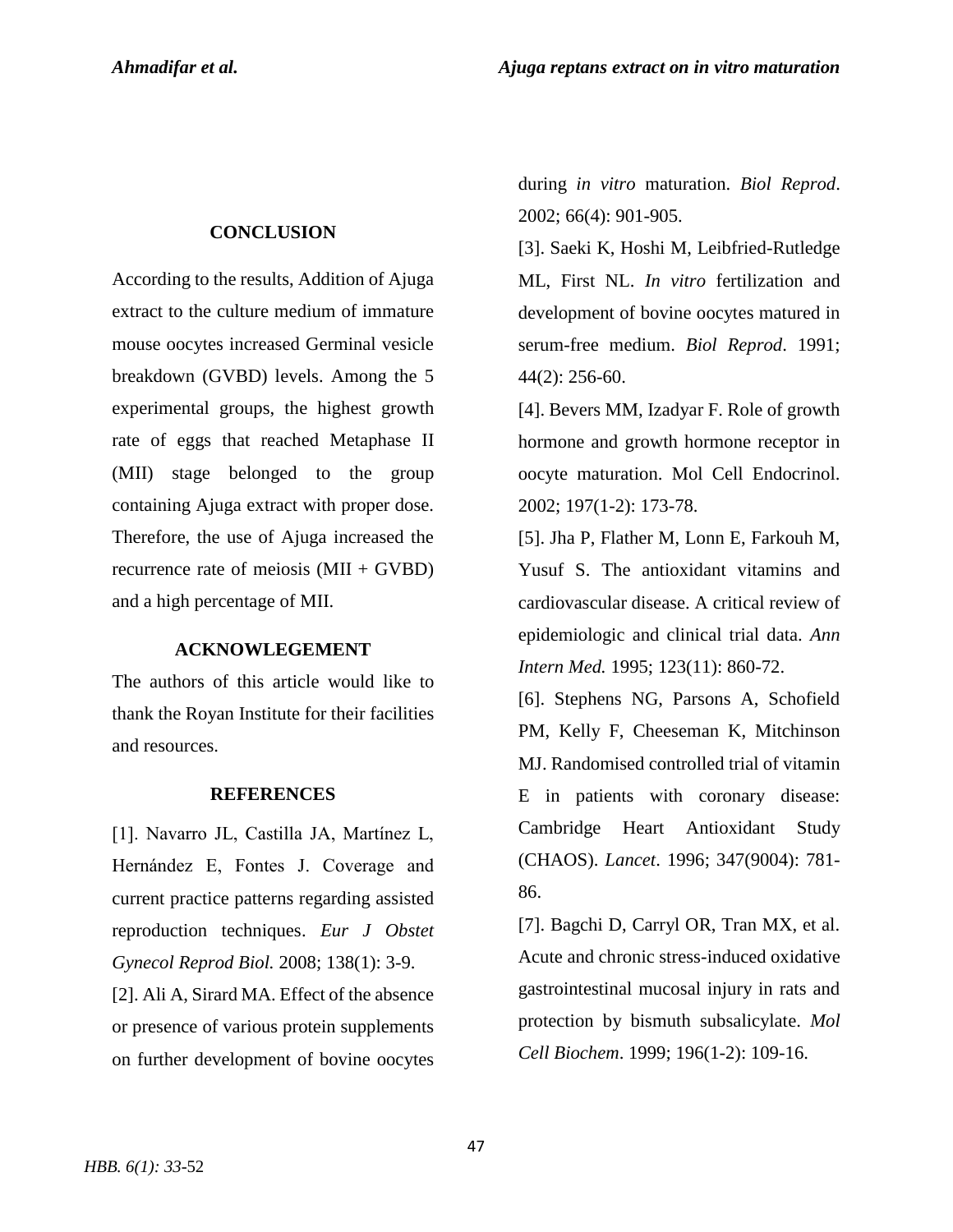[8]. Agarwal A, Said TM, Bedaiwy MA, Banerjee J, Alvarez JG. Oxidative stress in an assisted reproductive techniques setting. *Fertil Steril.* 2006; 86(3): 503-12.

[9]. Du Plessis SS, Makker K, Desai NR, Agarwal A. Impact of oxidative stress on IVF. *Expert Rev Obstet Gynecol,* 2008; 3(4): 539-54.

[10]. Agarwal A, Makker K, Sharma R. Clinical relevance of oxidative stress in male factor infertility: an update. *Am J Reprod Immunol.* 2008; 59(1): 2-11.

[11]. Agarwal A, Majzoub A. Free radicals in andrology*. In Antioxidants in andrology,* 2017; 1-21.

[12]. Rakhit M, Gokul SR, Agarwal A, du Plessis SS. Antioxidant strategies to overcome OS in IVF-embryo transfer. Women health (Lond), 2013; 237-62.

[13]. Gupta S, Sekhon L, Kim Y, Agarwal A. The role of oxidative stress and antioxidants in assisted reproduction. *Curr. Women's Health Rev,* 2010; 6(3): 227-38.

[14]. Lampiao F. Free radical's generation in an *in vitro* fertilization setting and how to minimize them. *WJOG, World J Obstet Gynecol*, 2012; 1(3): 29-34.

[15]. Bansal AK, Bilaspuri GS. Impacts of oxidative stress and antioxidants on semen functions. *Vet Med Int.* 2010; 2010: 686137.

*Ahmadifar et al. Ajuga reptans extract on in vitro maturation*  [16]. Gupta S, Malhotra N, Sharma D, Chandra A, Ashok A. Oxidative stress and its role in female infertility and assisted reproduction: clinical implications. *Int J Fertil Steril.* 2009; 2(4): 147-64.

> [17]. Song K, Lee E. Modification of maturation condition improves oocyte maturation and *in vitro* development of somatic cell nuclear transfer pig embryos. *J Vet Sci*. 2007; 8(1): 81-87.

> [18]. Joyce IM, Clark AT, Pendola FL, Eppig JJ. Comparison of recombinant growth differentiation factor-9 and oocyte regulation of KIT ligand messenger ribonucleic acid expression in mouse ovarian follicles. *Biol Reprod.,* 2000; 63(6): 1669-75.

> [19]. Pincus G, Saunders B. Unfertilized human tubal ova. *Anat Rec*, 1937; 69(2): 163-69.

> [20]. Mbemya GT, Cadenas J, Ribeiro de Sá NA, Damasceno Guerreiro D, Donfack NJ, Alberto Vieira L, Canafístula de Sousa FG, Geraldo Alves B, Lobo CH, Santos FW, Lima Pinto FD. Supplementation of *in vitro* culture medium with FSH to grow follicles and mature oocytes can be replaced by extracts of Justicia insularis. *PloS one,* 2018; 13(12): 0208760.

> [21]. Goka CM, Telefo PB, Mbemya TG, Awouafack MD, Lienou LL, Yemele MD. Potentialisation of pregnant mare serum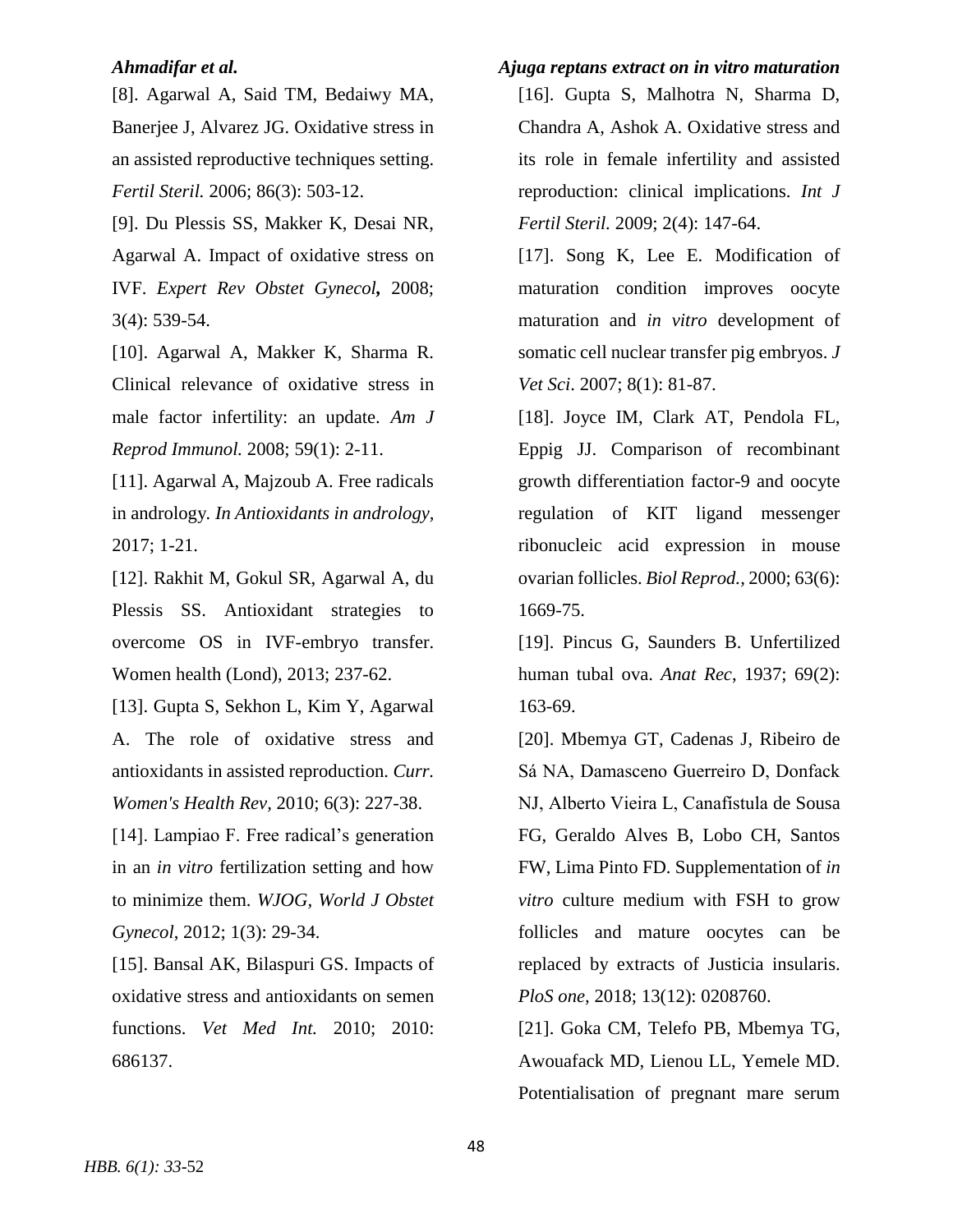gonadotropin inducing effect on ovarian follicles growth by the aqueous extract of Aloe buettneri, Dicliptera verticillata, Hibiscus macranthus and Justicia insularis leaves in immature rats. *Pharmacologia,* 2016; 7: 328-36.

[22]. Hailu W, Engidawork E. Evaluation of the diuretic activity of the aqueous and 80% methanol extracts of Ajuga remota Benth (Lamiaceae) leaves in mice. *BMC complement altern. Med,* 2014; 14(1): 1-8. [23]. Kayani WK, Dilshad E, Ahmed T, Ismail H, Mirza B. Evaluation of Ajuga bracteosa for antioxidant, antiinflammatory, analgesic, antidepressant and anticoagulant activities. *BMC complement altern. Med,* 2016; 16(1): 1-3. [24]. Mothana RA, Alsaid MS, Hasoon SS, Al-Mosaiyb NM, Al-Rehaily AJ, Al-Yahya MA. Antimicrobial and antioxidant activities and gas chromatography mass spectrometry (GC/MS) analysis of the essential oils of Ajuga bracteosa Wall. *J. Med. Plant Res,* 2012; 6(15): 3066-71.

[25]. Tafesse TB, Hymete A, Mekonnen Y, Tadesse M. Antidiabetic activity and phytochemical screening of extracts of the leaves of Ajuga remota Benth on alloxaninduced diabetic mice. *BMC complement altern. Med,* 2017; 17(1): 1-9.

[26]. Kaithwas G, Gautam R, Jachak SM, Saklani A. Antiarthritic effects of Ajuga

- *Ahmadifar et al. Ajuga reptans extract on in vitro maturation*  bracteosa Wall ex Benth. *Asian Pac. J. Trop. Biomed,* 2012; 2(3): 185-88.
	- [27]. Asres K, Bucar F, Kartnig T, Witvrouw M, Pannecouque C, De Clercq E. Antiviral activity against human immunodeficiency virus type 1 (HIV‐1) and type 2 (HIV‐2) of ethnobotanically selected Ethiopian medicinal plants. Phytotherapy Research: *An International Journal Devoted to Pharmacological and Toxicological Evaluation of Natural Product Derivatives*, 2001; 15(1): 62-69.
	- [28]. Khatri RS, Ahmad M, Pal G, Ashwlayan VD. Evaluation of antinociceptive activity of Ajuga bracteosa wall ex benth. *Int. J. Green Pharm*., 2013; 7(1).
	- [29]. Pal A, Pawar RS. A study on Ajuga bracteosa wall ex. Benth for analgesic activity. *Int J Cur Bio Med Sci,* 2011; 1(2): 12-24.

[30]. El-Hilaly J, Tahraoui A, Israili ZH, Lyoussi B. Hypolipidemic effects of acute and sub-chronic administration of an aqueous extract of Ajuga iva L. whole plant in normal and diabetic rats. *J Ethnopharmacol,* 2006; 105(3): 441-48.

[31]. Hsieh CW, Cheng JY, Wang TH, Wang HJ, Ho WJ. Hypoglycaemic effects of Ajuga extract *in vitro* and *in vivo*. *J Funct Foods*, 2014; 6: 224-30.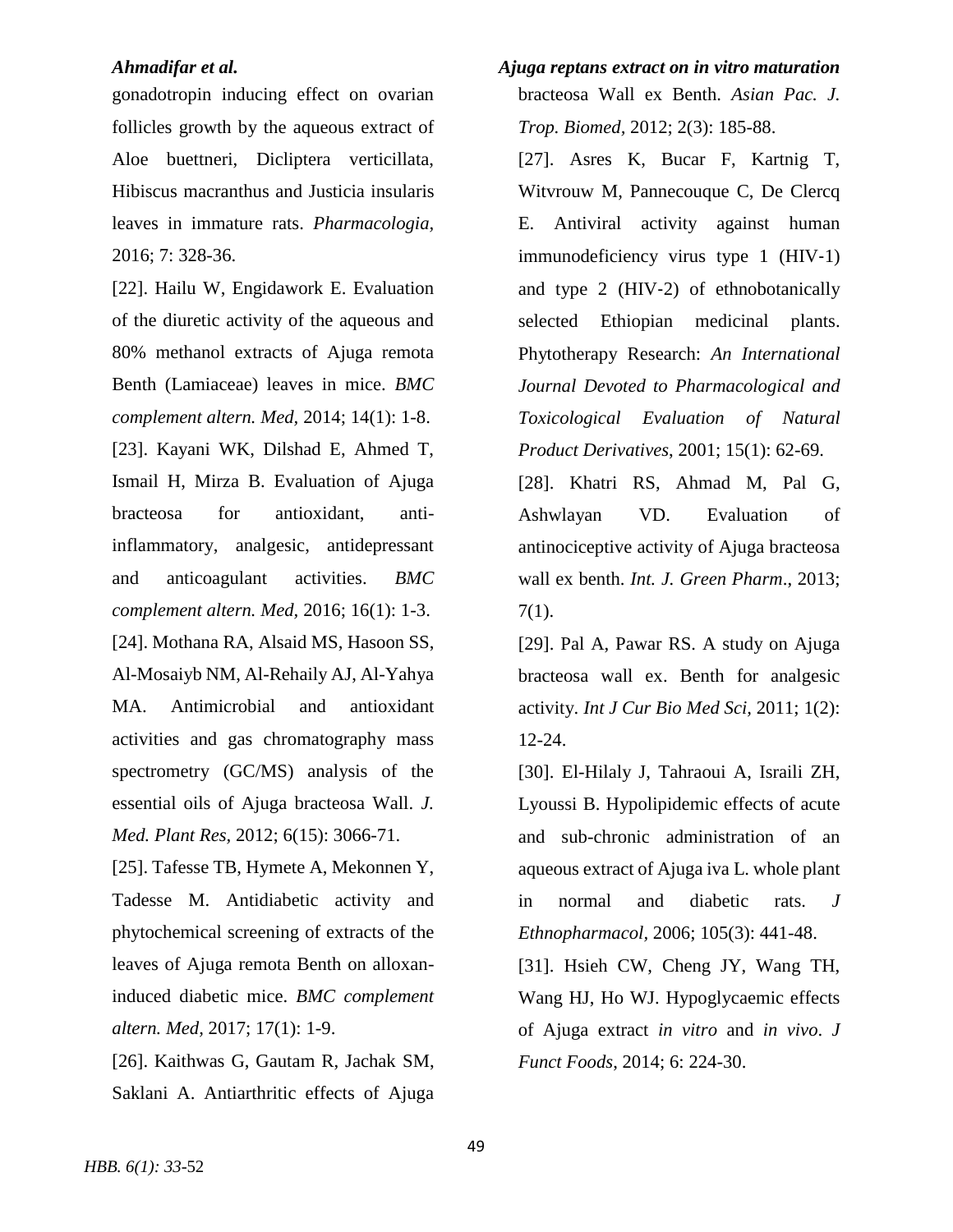[32]. El-Hilaly J, Tahraoui A, Israili ZH, Lyoussi B. Acute hypoglycemic, hypocholesterolemic and hypotriglyceridemic effects of continuous intravenous infusion of a lyophilised aqueous extract of Ajuga iva L. Schreber whole plant in streptozotocin-induced diabetic rats. *Pak J Pharm Sci.,* 2007; 20(4): 261-68.

[33]. Tafesse TB, Hymete A, Mekonnen Y, Tadesse M. Antidiabetic activity and phytochemical screening of extracts of the leaves of Ajuga remota Benth on alloxaninduced diabetic mice. *BMC complement altern. Med,* 2017; 17(1): 1-9.

[34]. Coll J, Tandrón Y. Isolation and identification of neo‐clerodane diterpenes from Ajuga remota by high‐performance liquid chromatography. *Phytochem Anal*, 2005; 16(1): 67-77.

[35]. Kuria KA, Chepkwony H, Govaerts C, Roets E, Busson R, De Witte P, Zupko I, Hoornaert G, Quirynen L, Maes L, Janssens L. The Antiplasmodial Activity of Isolates from Ajuga r emota*. J Nat Prod,* 2002; 65(5): 789-93.

[36]. Kariba RM. Antifungal activity of Ajuga remota. *Fitoterapia.* 2001; 72(2): 177-78.

[37]. Primarianti AU, Sujono TA. Antidiabetic activity of durian (Durio zibethinus Murr.) and rambutan

*Ahmadifar et al. Ajuga reptans extract on in vitro maturation*  (Nephelium lappaceum L.) fruit peels in alloxan diabetic rats. *Procedia Food Sci*, 2015; 3: 255-61.

> [38]. Sharma B, Balomajumder C, Roy P. Hypoglycemic and hypolipidemic effects of flavonoid rich extract from Eugenia jambolana seeds on streptozotocin induced diabetic rats. *Food Chem Toxicol*, 2008; 46(7): 2376-83.

> [39]. Shoorei H, Khaki A, Ainehchi N, Taheri MM, Tahmasebi M, Seyedghiasi G, Ghoreishi Z, Shokoohi M, Khaki AA, Raza SH. Effects of Matricaria chamomilla extract on growth and maturation of isolated mouse ovarian follicles in a threedimensional culture system. *Med J (Engl),* 2018; 131(2): 218.

> [40]. Zangeneh FZ, Minaee B, Amirzargar A, Ahangarpour A, Mousavizadeh K. Effects of chamomile extract on biochemical and clinical parameters in a rat model of polycystic ovary syndrome. *J Reprod Infertil,* 2010; 11(3): 169.

> [41]. Joana Gil‐Chávez G, Villa JA, Fernando Ayala‐Zavala J, Basilio Heredia J, Sepulveda D, Yahia EM, González‐ Aguilar GA. Technologies for extraction and production of bioactive compounds to be used as nutraceuticals and food ingredients: an overview. *Compr.Rev. Food Sci. Food Saf,* 2013; 12(1): 5-23.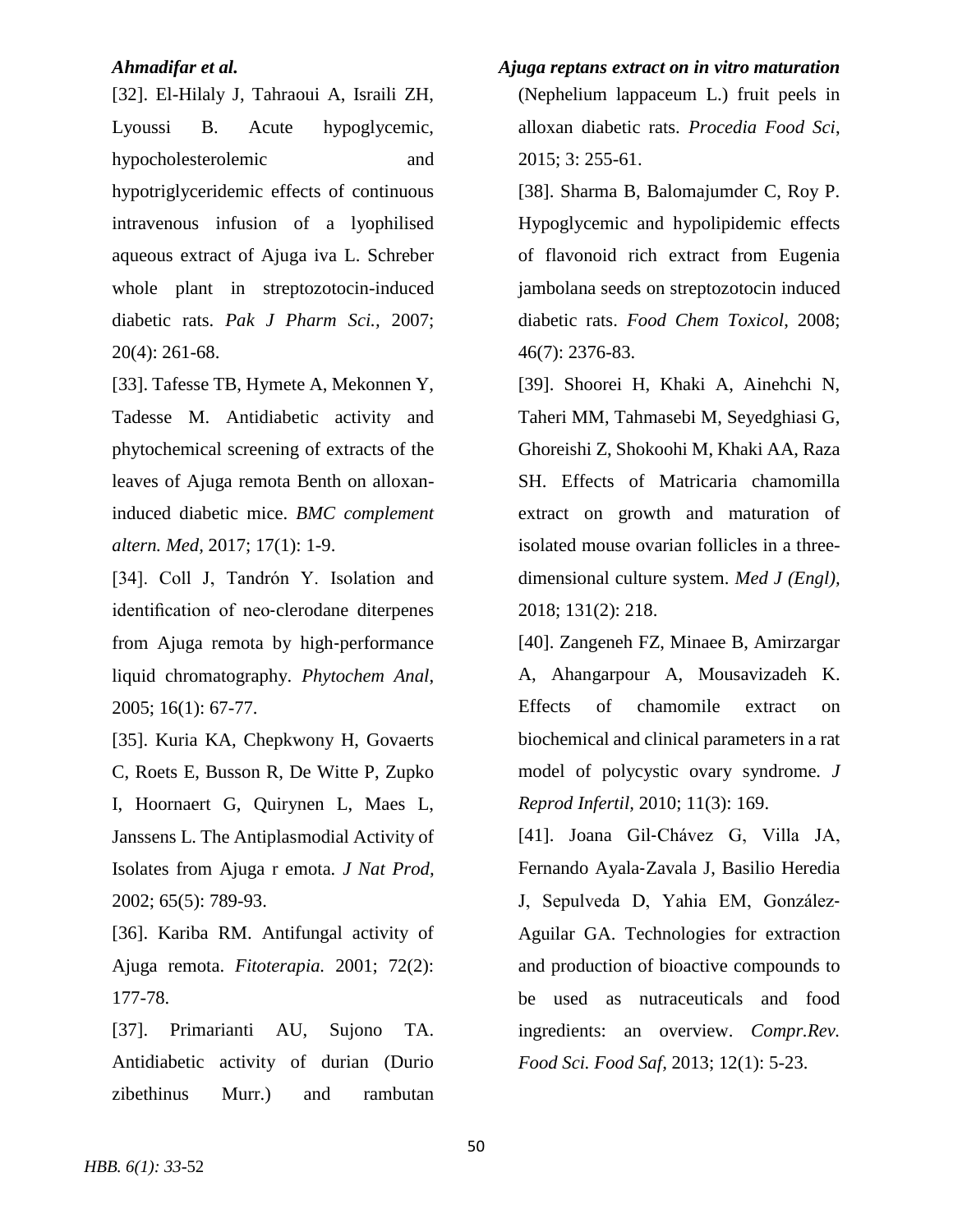[42]. Lobo V, Patil A, Phatak A, Chandra N. Free radicals, antioxidants and functional foods: Impact on human health. *Pharmacogn Rev*, 2010; 4(8): 118.

[43]. Abedelahi A, Salehnia M, Allameh AA. The effects of different concentrations of sodium selenite on the in vitro maturation of preantral follicles in serumfree and serum supplemented media. *J Assist Reprod Genet*, 2008; 25(9): 483-88.

[44]. Piersen CE. Phytoestrogens in botanical dietary supplements: implications for cancer*. Integr Cancer Ther,* 2003; 2(2): 120-38.

[45]. Naji T, Hossenzadeh Sahafi H, Saffari M. The effects of phytoestrogens Matricaria recutita on growth, maturation of oocytes in the three spot gourami (Trichogaster trichopterus). *Iran J Fish Sci,* 2014; 23(1): 85-94.

[46]. Sebai H, Jabri MA, Souli A, Rtibi K, Selmi S, Tebourbi O, El-Benna J, Sakly M. Antidiarrheal and antioxidant activities of chamomile (Matricaria recutita L.) decoction extract in rats. *J Ethnopharmacol,* 2014; 152(2): 327-32.

[47]. Pietta PG. Flavonoids as antioxidants. *J Nat Prod,* 2000; 63(7): 1035-42.

[48]. Maschi O, Cero ED, Galli GV, Caruso D, Bosisio E, Dell'Agli M. Inhibition of human cAMP-phosphodiesterase as a mechanism of the spasmolytic effect of

*Ahmadifar et al. Ajuga reptans extract on in vitro maturation*  Matricaria recutita L. *J Agric Food Chem,* 2008; 56(13): 5015-20.

> [49]. Ziyan L, Yongmei Z, Nan Z, Ning T, Baolin L. Evaluation of the antiinflammatory activity of luteolin in experimental animal models. *Planta Med,* 2007; 73(03): 221-26.

> [50]. Kang JT, Moon JH, Choi JY, Park SJ, Kim SJ, Saadeldin IM, Lee BC. Effect of antioxidant flavonoids (quercetin and taxifolin) on *in vitro* maturation of porcine oocytes. *Asian-Australas J Anim Sci*, 2016; 29(3): 352.

> [51]. Harman D. Free radicals in aging*. Mol Cell Biochem,* 1988; 84(2): 155-61.

> [52]. Arias ME, Sanchez R, Felmer R. Evaluation of different culture systems with low oxygen tension on the development, quality and oxidative stressrelated genes of bovine embryos produced *in vitro. Zygote,* 2012; 20(3): 209.

> [53]. Chaube SK, Prasad PV, Thakur SC, Shrivastav TG. Hydrogen peroxide modulates meiotic cell cycle and induces morphological features characteristic of apoptosis in rat oocytes cultured *in vitro*. *Apoptosis*, 2005; 10(4): 863-74.

> [54]. Van Blerkom J, Antczak M, Schrader R. The developmental potential of the human oocyte is related to the dissolved oxygen content of follicular fluid: association with vascular endothelial